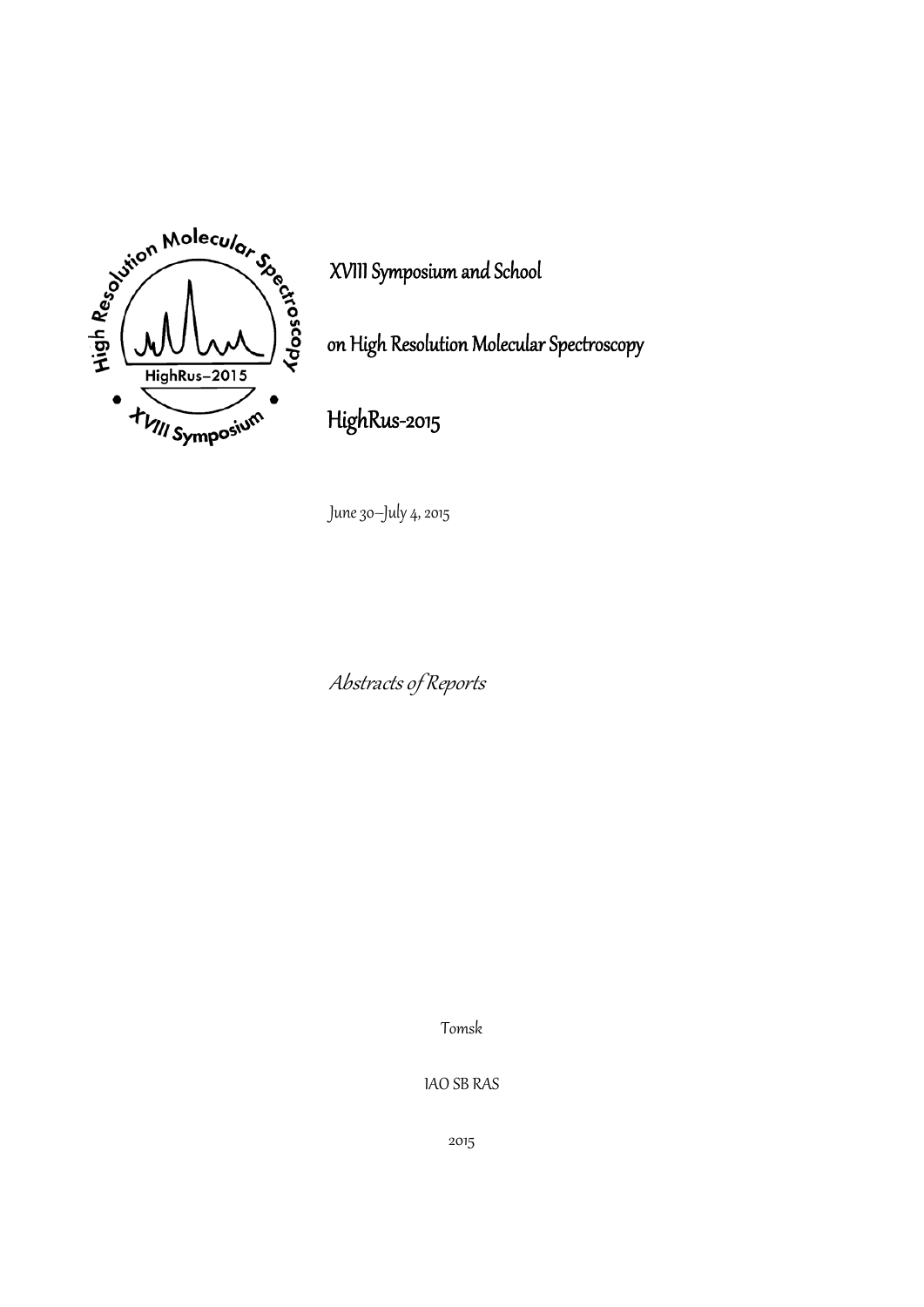**XVIII Symposium and School on High Resolution Molecular Spectroscopy HighRus-2015:** Abstracts of Reports. – Tomsk: Publishing House of IAO SB RAS, 2015. –162 pp.

Формат 6084/8. Печать офсетная. Бумага офсетная. Гарнитура «Times New Roman». Усл. печ. л. 18,83. Уч.-изд. л. 7. Тираж 150 экз. Заказ № 61. Издательство ИОА СО РАН. 634055, г. Томск, пл. Академика Зуева, 1. Тел. 8(3822) 492384.

**ISBN 978-5-94458-151-8**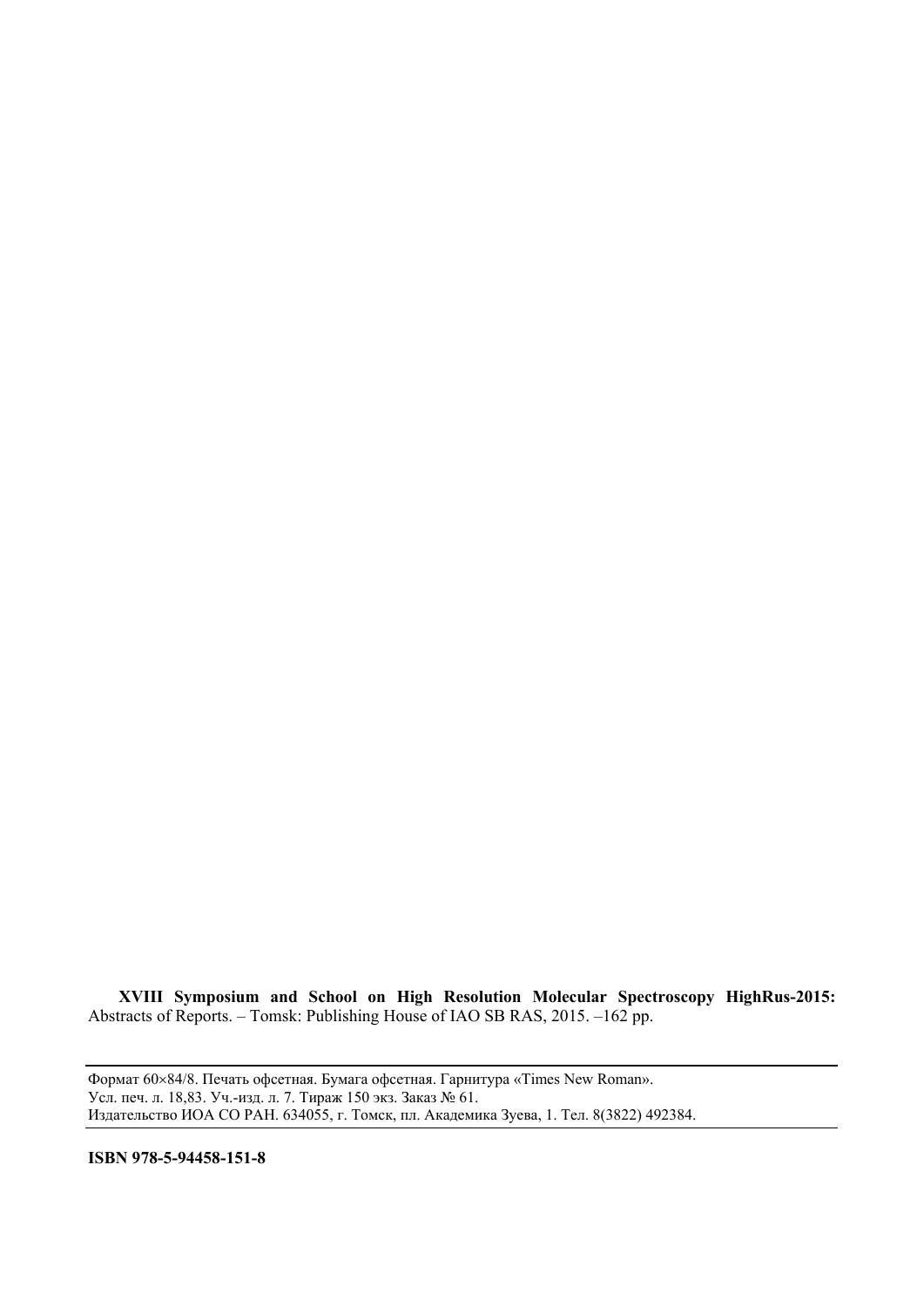### **Organizers**

V.E. Zuev Institute of Atmospheric Optics, Siberian Branch, Russian Academy of Sciences, Tomsk, Russia National Research Tomsk State University, Tomsk, Russia

Research Council on Atomic and Molecular Spectroscopy, Russian Academy of Sciences, Moscow, Russia

#### **Co-chairmen**

#### **Yurii N. PONOMAREV**

V.E. Zuev Institute of Atmospheric Optics, 1, Academician Zuev Sq. Tomsk, 634055 Russia Phone (+7) 3822 49 20 20 Fax (+7) 3822 49 20 86 E-mail: [yupon@iao.ru](mailto:yupon@iao.ru)

**Leonid N. SINITSA**  V.E. Zuev Institute of Atmospheric Optics, 1, Academician Zuev Sq. Tomsk, 634055 Russia Phone (+7) 3822 49 11 25 Fax (+7) 3822 49 20 86 E-mail: [sln@asd.iao.ru](mailto:sln@asd.iao.ru)

#### **Scientific committee**

Alain CAMPARGUE (France) Valery I. PEREVALOV (Russia) Michel HERMAN (Belgium) Laurence S. ROTHMAN (USA) Shui-Ming HU (China) Andrei V. STOLYAROV (Russia) Nikolai N. FILIPPOV (Russia) Leonid A. SURIN (Russia) Per JENSEN (Germany) Mikhail Yu. TRETYAKOV (Russia) Dmitrii N. KOZLOV (Russia) Vladimir G. TYUTEREV (France) Gennadii G. MATVIENKO (Russia) Andrei A. VIGASIN (Russia) Alexander I. NADEZHDINSKII (Russia)

#### **Local Committees**

#### **Symposium**

Yu.N. Ponomarev – *chair* L.N. Sinitsa S.N. Mikhailenko O.Yu. Ponomareva

#### **School**

V.I. Perevalov – *chair* B.A. Voronin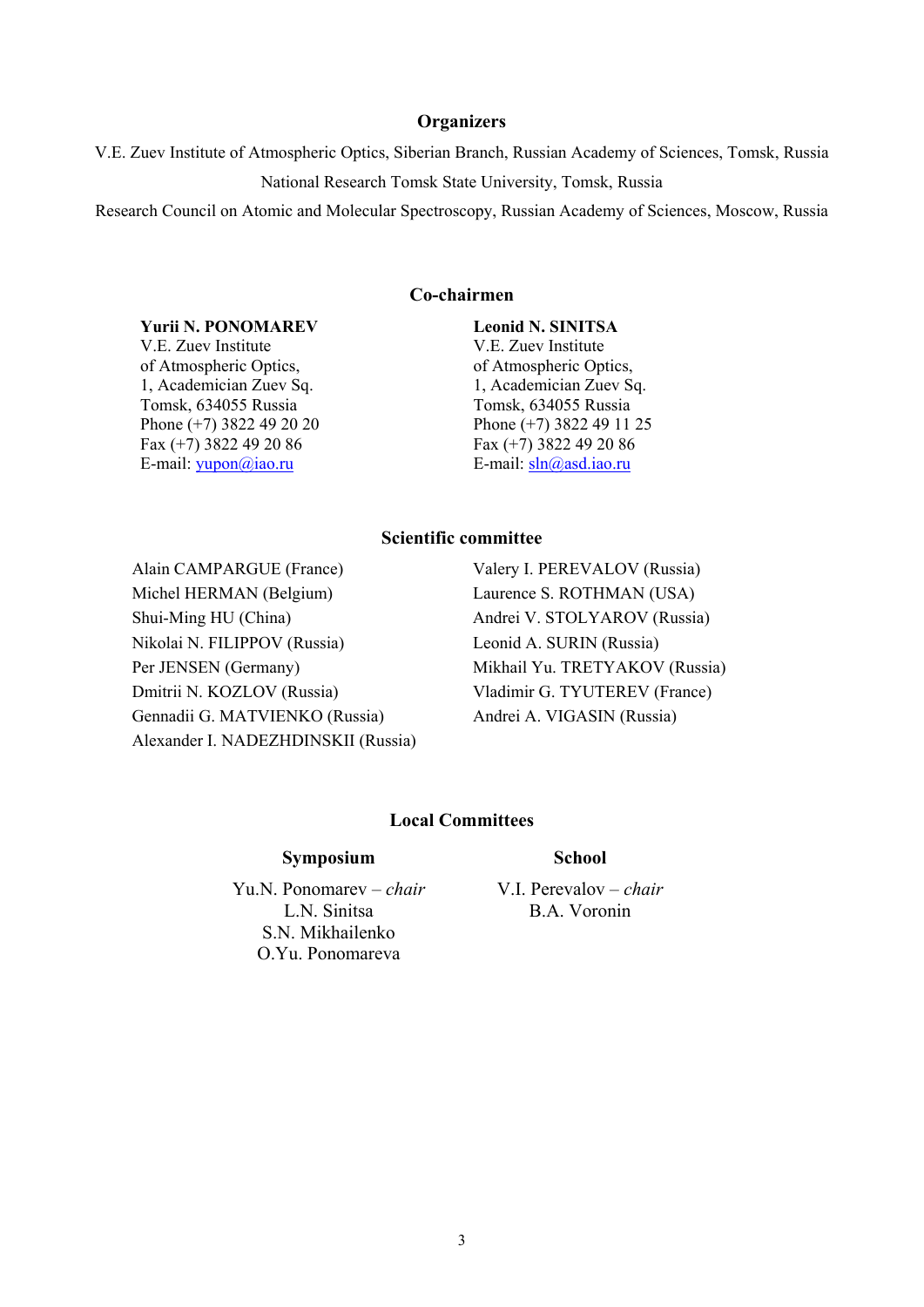**XVIII Symposium and School on High Resolution Molecular Spectroscopy HighRus-2015 is supported by the institutions listed below. They have made its organization possible.** 



## **We would like to thanks for information support:**

HITRAN and Harvard-Smithsonian Center for Astrophysics in Cambridge, Massachusetts, USA ([http://www.cfa.harvard.edu/hitran//\)](http://www.cfa.harvard.edu/hitran//)

> Russian Radiation Commission, St-Petersburg, Russia [\(http://www.rrc.phys.spbu.ru/English/index.html](http://www.rrc.phys.spbu.ru/English/index.html))

70<sup>th</sup> International Symposium on Molecular Spectroscopy, Champaign-Urbana, Illinois, USA ([http://isms.illinois.edu/Archive.php\)](http://isms.illinois.edu/Archive.php)

The 24<sup>th</sup> Colloquium on High-Resolution Molecular Spectroscopy, Dijon, France ([http://hrms2015.sciencesconf.org/\)](http://hrms2015.sciencesconf.org/)

> Society of Applied Spectroscopy [\(https://www.s-a-s.org/newsletter/calendar/](https://www.s-a-s.org/newsletter/calendar/))

ELSEVIER's GLOBAL EVENTS LIST ([http://www.globaleventslist.elsevier.com/events/2015/06/the-xviiith-symposium-and-school-on-high-](http://www.globaleventslist.elsevier.com/events/2015/06/the-xviiith-symposium-and-school-on-high-resolution-molecular-spectroscopy)

[resolution-molecular-spectroscopy](http://www.globaleventslist.elsevier.com/events/2015/06/the-xviiith-symposium-and-school-on-high-resolution-molecular-spectroscopy))

Элементы большой науки ([http://elementy.ru/events/432408\)](http://elementy.ru/events/432408)

Конференции.ru [\(http://konferencii.ru/info/109047](http://konferencii.ru/info/109047))

Atmospheric and Oceanic Optics [\(http://ao.iao.ru/en/home/](http://ao.iao.ru/en/home/))

Applied Spectroscopy [\(https://www.osapublishing.org/as/home.cfm](https://www.osapublishing.org/as/home.cfm))

Optics and Spectroscopy (<http://www.maik.ru/cgi-perl/journal.pl?name=optrus&lang=eng>)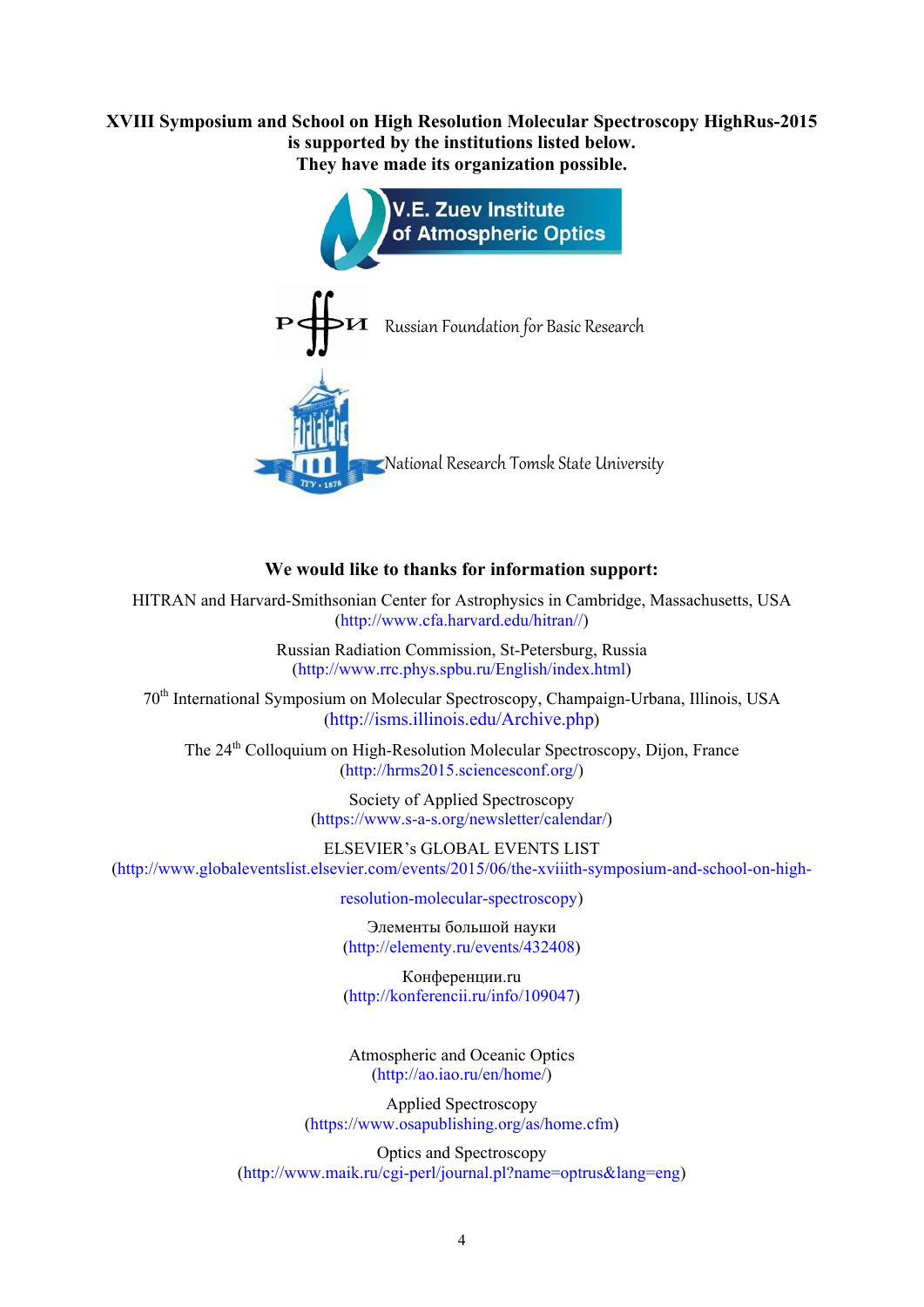# **Symposium Schedule**

| Time            | Tuesday,<br>June 30       | Wednesday,<br>July 1      | Thursday,<br>July 2       | Friday,<br>July 3         | Saturday,<br>July 4       |
|-----------------|---------------------------|---------------------------|---------------------------|---------------------------|---------------------------|
| $9:00 - 10:30$  | Registration              | <b>Invited Lectures E</b> | <b>Invited Lectures J</b> | <b>Invited Lectures L</b> | <b>Invited Lectures Q</b> |
| $10:30 - 11:00$ | Opening                   | Coffee Break              | Coffee Break              | Coffee Break              | Coffee Break              |
| $11:00 - 12:30$ | <b>Invited Lectures A</b> | <b>Invited Lectures F</b> | <b>School Lectures K</b>  | <b>Oral Session M</b>     | <b>Oral Session R</b>     |
| $12:30 - 14:30$ | Lunch Break               | Lunch Break               | Lunch Break               | Lunch Break               | Lunch Break               |
| $14:30 - 16:00$ | <b>Oral Session B</b>     | <b>Oral Session G</b>     | Excursion                 | <b>Oral Session N</b>     | <b>School Lectures S</b>  |
| $16:00 - 16:15$ | Coffee Break              | Coffee Break              |                           | Coffee Break              | Coffee Break              |
| $16:15 - 18:00$ | <b>Poster Session C</b>   | <b>Poster Session H</b>   |                           | <b>Poster Session O</b>   | <b>Round Table T</b>      |
| $17:30 - 19:00$ | <b>School Lectures D</b>  | <b>School Tutorials I</b> |                           | <b>Round Table P</b>      | Closing                   |
| $19:00 - 22:00$ | Cocktail party            |                           | Banquet                   |                           |                           |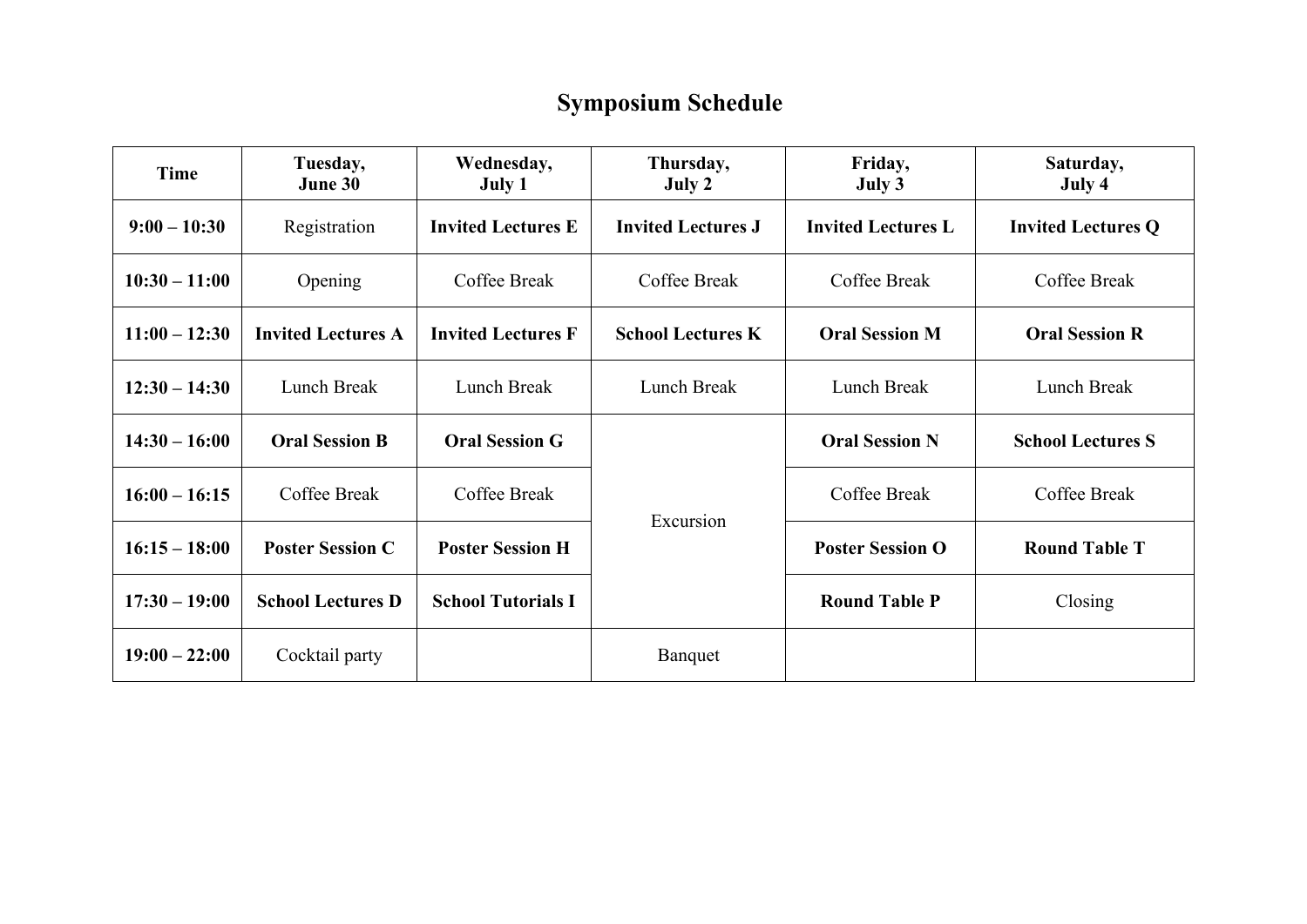# **Contents**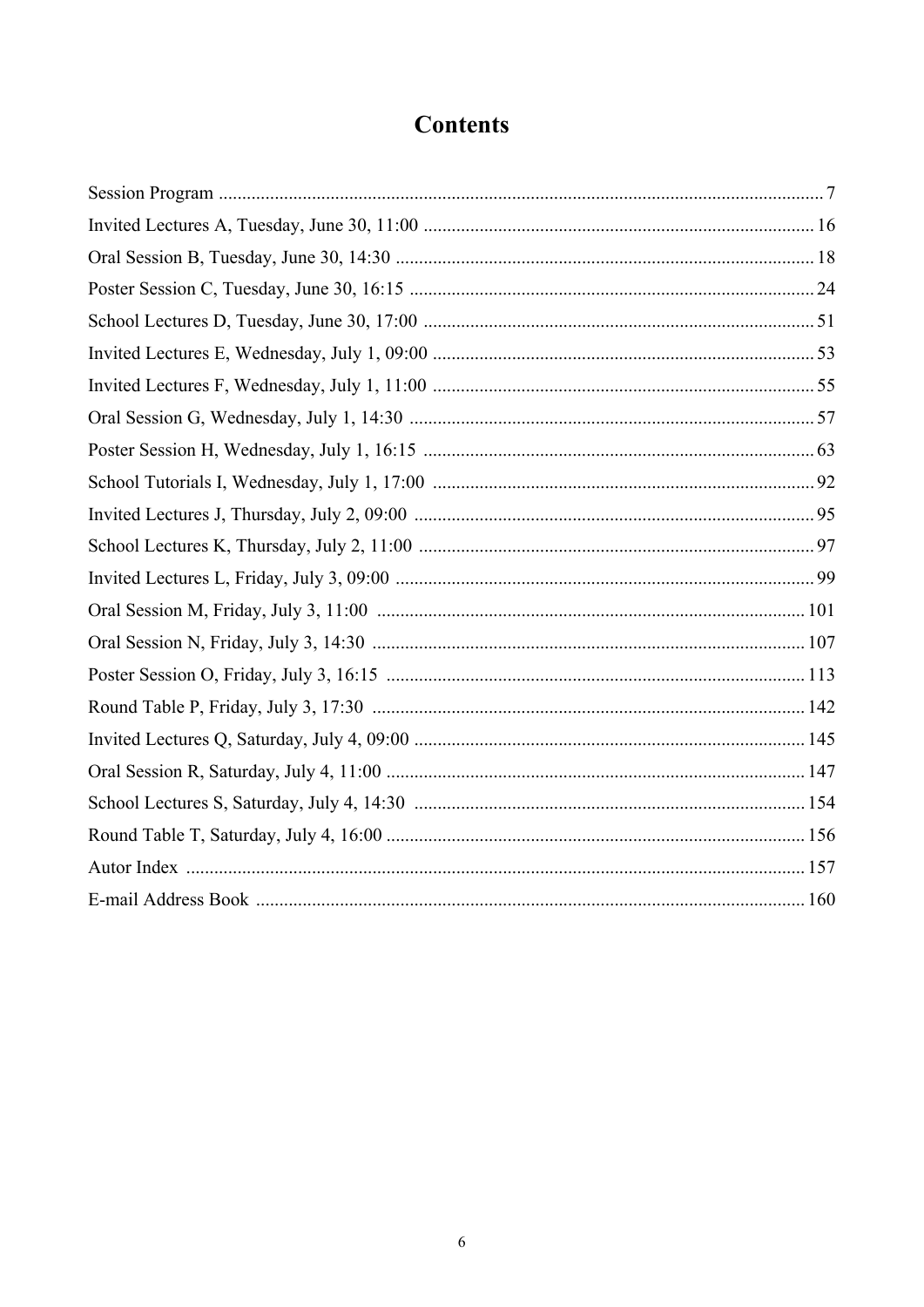# **Session Program**

# **June 30, 2015, Tuesday**

## **Invited Lectures A, 1100–1230**

## *Chair: Yurii N. Ponomarev*

- A1 Microwave Coherence Spectroscopy: How to use real high resolution and why **Jens-Uwe Grabow**
- A2 Laser spectroscopy of some MH molecules with astrophysical "overtones" **Amanda Ross**

## **Oral Session B, 1430–1600**

*Chair: Vladimir G. Tyuterev* 

- B1 A new triplet transition of the  $V_2$  molecule **A.S.C. Cheung, Yue Qian, Y.W. Ng**
- B2 Accurate non-adiabatic corrections to ro-vibrational levels of small molecules through effective nuclear masses

 **J.R. Mohallem, L. Diniz, L. Adamowicz, A. Alijah** 

- B3 A database of NO<sub>2</sub> spectral line parameters at  $T = 1000 \text{ K}$  **O.K. Voitsekhovskaya, O.V. Egorov, D.E. Kashirskii**
- B4 Numerical construction of symmetry-adapted ro-vibrational basis sets for variational nuclear motion calculations  **S.N. Yurchenko**
- B5 Nitrous Oxide Spectroscopic Databank (NOSD)  **S.A. Tashkun, V.I. Perevalov, N.N. Lavrentieva**
- B6 High-resolution spectra of polarized thermal radiation in atmosphere: simulation for satellite remote sensing

 **B.A. Fomin, V.A. Falaleeva** 

# **Poster Session C, 1615–1800**

- C1 Millimeter-wave measurements and ab initio calculations of the  $NH<sub>3</sub>$ –CO complex  **L.A. Surin, A.V. Potapov, S. Schlemmer, A.A. Dolgov, I.V. Tarabukin, V.A. Panfilov, Yu.N. Kalugina, A. Faure, A. van der Avoird**
- C2 High resolution analysis of  $S^{18}O_2$  spectrum: The  $v_1$  and  $v_3$  interacting bands  **Yu.V. Krivchikova, V.A. Zamotaeva, S.A. Zhdanovich**
- C3 The disagreements between calculation results of water vapor spectral characteristics at high temperatures

## **O.K. Voitsekhovskaya, O.V. Egorov, D.E. Kashirskii**

- C4 On the "expanded local mode" approach applied to ethylene  **A.S. Belova, A.L. Fomchenko, Yu.S. Aslapovskaya**
- C5 High resolution analysis of the v6 band of the  $CH_2=CD_2$  molecule  **K.B. Berezkin, N.V. Kashirina**
- C6 The absorption spectrum of <sup>17</sup>O enriched water vapor by CRDS between 5850 and 6670 cm<sup>-1</sup>  **S.N. Mikhailenko, A. Campargue, D. Mondelain, S. Kassi, E.V. Karlovets**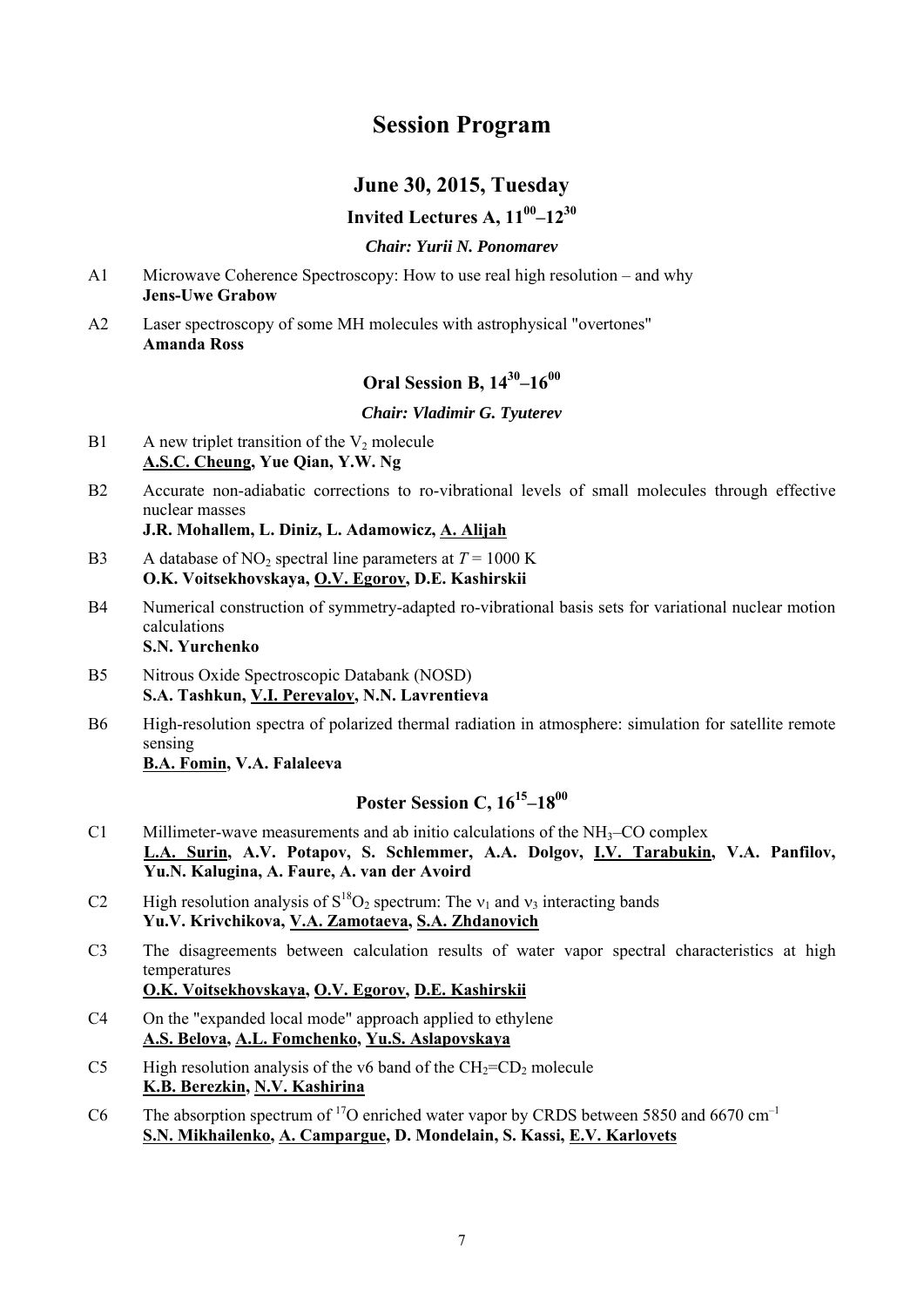- C7 High resolution absorption spectra of  ${}^{12}C^{18}O_2$  and  ${}^{16}O^{12}C^{18}O$  in the 11 260–11 430 cm<sup>-1</sup> wavenumber range
	- **L.N. Sinitsa, A.A. Lugovskoi, V.I. Serdyukov, S.A. Tashkun, V.I. Perevalov**
- C8 High sensitivity cavity ring down spectroscopy of  $CO<sub>2</sub>$  overtone bands near 830 nm  **Y. Tan, X.-Q. Zhao, J. Wang, A.-W. Liu, S.-M. Hu, O.M. Lyulin, S.A. Tashkun, V.I. Perevalov**
- C9 *Ab initio* calculation of ro-vibrational spectra for GeH4 molecule  **A.A. Rodina, A.V. Nikitin, M. Rey, Vl.G. Tyuterev**
- C10 First principles calculation of rovibrational spectra for  $SiH<sub>4</sub>$  molecule  **Y.S. Chizhmakova, A.V. Nikitin, M. Rey, Vl.G. Tyuterev**
- C11 Combined effect of small- and large-angle scattering collisions on a spectral line shape  **V.P. Kochanov**
- C12 Accuracy and precision of line center frequency measurements of  ${}^{16}O^{12}C^{32}S$  rotational lines of in MM and Sub-MM wave range  **G.Yu. Golubiatnikov, S.P. Belov, A.V. Lapinov**
- C13 Numerical model of Zeeman splitting of ro-vibrational lines in the NO fundamental band  **Yu.G. Borkov, O.N. Sulakshina, Yu.M. Klimachev**
- C14 Wave functions and lifetimes of ozone metastable states above the dissociation threshold: Impact on the dynamics
- **V. Kokoouline, D. Lapierre, A. Alijah, Vl.G. Tyuterev, R.V. Kochanov, J. Blandon**
- C15 Estimations for line parameters of  $SO<sub>2</sub>$  **B.A. Voronin**
- C16 Retrievals of the CH<sub>4</sub> and CO<sub>2</sub> atmospheric amount from the high resolution absorption spectra of solar radiation with the use of different spectroscopic databanks  **T.Yu. Chesnokova, A.V. Chentsov, N.V. Rokotyan, V.I. Zakharov**
- C17 Evidence of stable Van Der Waals  $CO<sub>2</sub>$  clusters relevant to  $CO<sub>2</sub>$ -rich atmospheres  **T.N. Sinyakova, R.E. Asfin, D.V. Oparin, N.N. Filippov, J.V. Buldyreva**
- C18 Temperature dependence of self-,  $N_2$ -broadened line widths of methyl cyanide vibrational lines  **A.S. Dudaryonok, N.N. Lavrentieva, J.V. Buldyreva**
- C19 Study of the H<sub>2</sub>O–H<sub>2</sub>O line broadening in 15 500–16 000 cm<sup>-1</sup> region  **L.N. Sinitsa, V.I. Serdyukov, A.P. Shcherbakov, N.N. Lavrentieva, A.S. Dudaryonok**
- C20 Contribution of different components of bimolecular absorption to the water vapour continuum in rotational and fundamental rovibrational spectral bands  **T.A. Odintsova, E.A. Serov, M.A. Koshelev, M.Yu. Tretyakov**
- C21 Addition of the H<sub>2</sub>, He and CO<sub>2</sub> broadening and shifting parameters and their temperature dependences. Part 1:  $SO_2$ , NH<sub>3</sub>, HF, HCl, OCS, and  $C_2H_2$  **J.S. Wilzewski, I.E. Gordon, L.S. Rothman, R.V. Kochanov, C. Hill**
- C22 Broadening parameters for H<sub>2</sub>O lines perturbed by argon in infrared region  **T.M. Petrova, A.M. Solodov, A.A. Solodov, V.M. Deichuli, V.I. Starikov**
- C23 DRIADA—compact high-resolution spectrometer for atmospheric monitoring of greenhouse gases in near IR  **A.Yu. Trokhimovskiy, O.I. Korablev, I.A. Dzyuban, A. Patrakeev, A.A. Fedorova, S. Mantsevich, A. Shapkin, Yu.V. Smirnov, M.A. Poluarshinov**
- C24 Integrated cavity output spectroscopy using reflected radiation  **P.V. Korolenko, I.V. Nikolaev, V.N. Ochkin, S.N. Tskhai, A.A. Zaytsev**
- C25 A cavity ring down spectrometer for high sensitivity absorption in the 2.35 µm atmospheric window  **S.S. Vasilchenko, D. Mondelain, S. Kassi, P. Cermak, A. Campargue**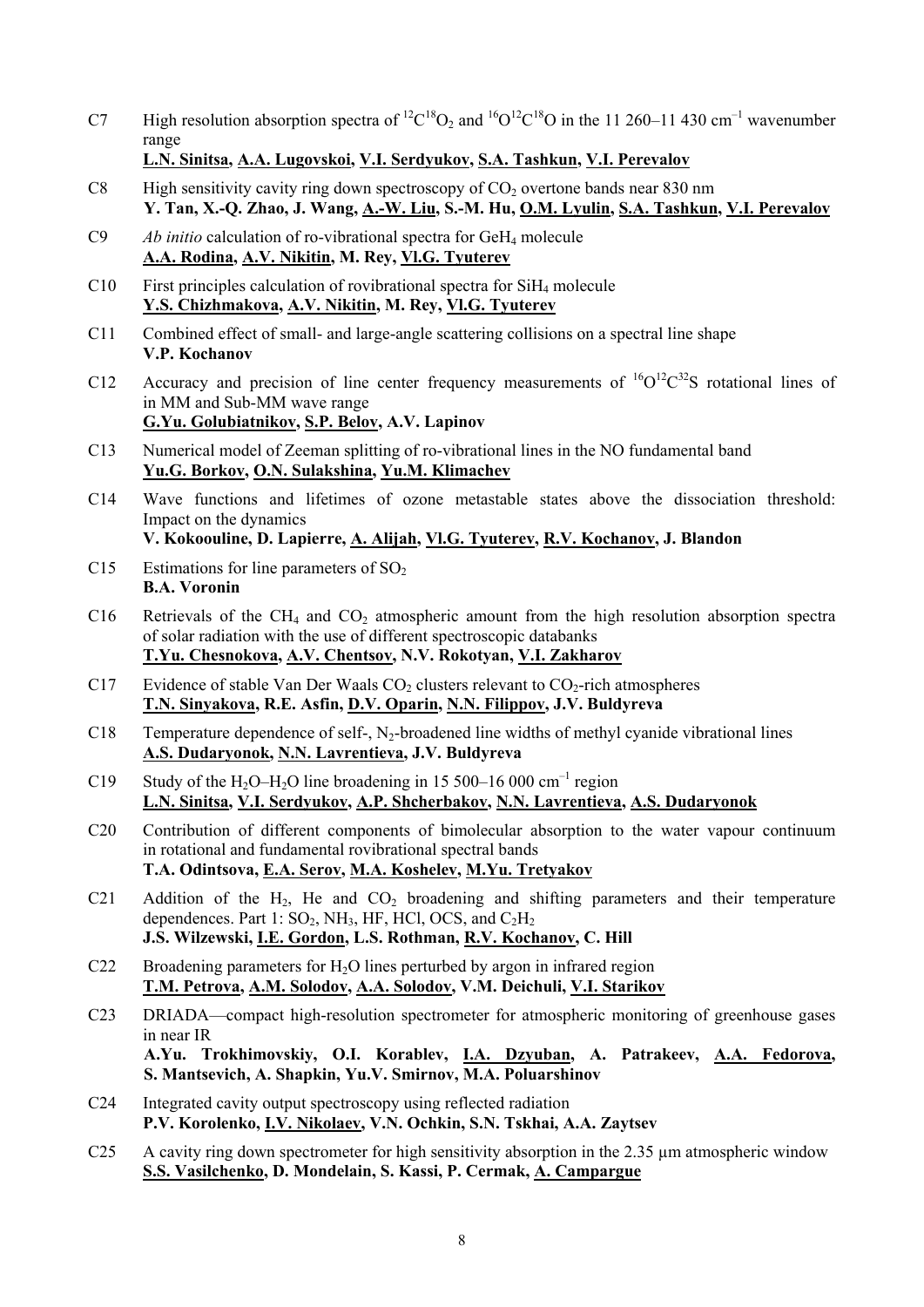- C26 New features of FT spectrometer using LED sources  **L.N. Sinitsa, V.I. Serdyukov**
- C27 Fine structure of O-branch  $v_1+v_3$  band of UF<sub>6</sub> absorption spectra: Tunable OCL and FTIR spectroscopy studies **Sh.Sh. Nabiev, V.M. Semenov, P.L. Men'shikov, L.I. Men'shikov, G.Yu. Grigor'iev, D.B. Stavrovskii, Ya.Ya. Ponurovskii**

# **School Lectures D, 17<sup>00</sup>–18<sup>30</sup>**

*Chair: Valery I. Perevalov* 

- D1 The diatomic spectroscopy of excited states beyond adiabatic approximation  **Elena A. Pazyuk**
- D<sub>2</sub> High resolution spectra of molecules with variational methods  **Sergei N. Yurchenko**

## **July 1, 2015, Wednesday**

## **Invited Lectures E, 900–1030**

## *Chair: Alain Barbe*

- E1 Rotational action spectroscopy in cryogenic ion traps  **Sandra Brünken, L. Kluge, A. Stoffels, P. Jusko, O. Asvany, S. Schlemmer**
- E2 Molecular line lists for exoplanets and other atmospheres  **Jonathan Tennyson**

# **Invited Lectures F, 1100–1230**

#### *Chair: Alain Campargue*

- F1 Coherent effects in the terahertz region and their spectroscopic applications  **Evgeni N. Chesnokov, P.V. Koshlyakov, V.V. Kubarev**
- F2 Using synchrotron radiation for high resolution molecular spectroscopy in the terahertz  **Olivier Pirali**

# **Oral Session G, 1430–1600**

#### *Chair: Leonid A. Surin*

- G1 A hot spot in the high resolution spectroscopy of methanol  **S.P.Belov, G.Yu.Golubiatnikov, A.V. Lapinov, V.V. Ilyushin, E.A. Alekseev, A.A. Mescheryakov, J.T. Hougen, Li-Hong Xu**
- G2 Self broadening and foreign broadening of methane lines in the tetradecade between 5880 cm<sup>-1</sup> and 5900 cm–1

#### **A. Rausch, O. Werhahn, V. Ebert**

- G3 D<sub>2</sub>O dimers in silicon airgel nanopores  **A.A. Lugovskoi, V.I. Serdyukov, L.N. Sinitsa**
- G4 Predissociation of high-lying Rydberg states of molecular iodine via ion-pair states  **A.S. Bogomolov, A.V. Baklanov, B. Grüner, M. Mudrich, S.A. Kochubei**
- G5 Speed dependence, velocity change and line mixing in self-colliding  $CO<sub>2</sub>$  under high pressures in the  $30013 \leftarrow 00001$  band: Measurements and test of models  **V.A. Kapitanov, K.Yu. Osipov, A.E. Protasevich, Ya.Ya. Ponurovskii**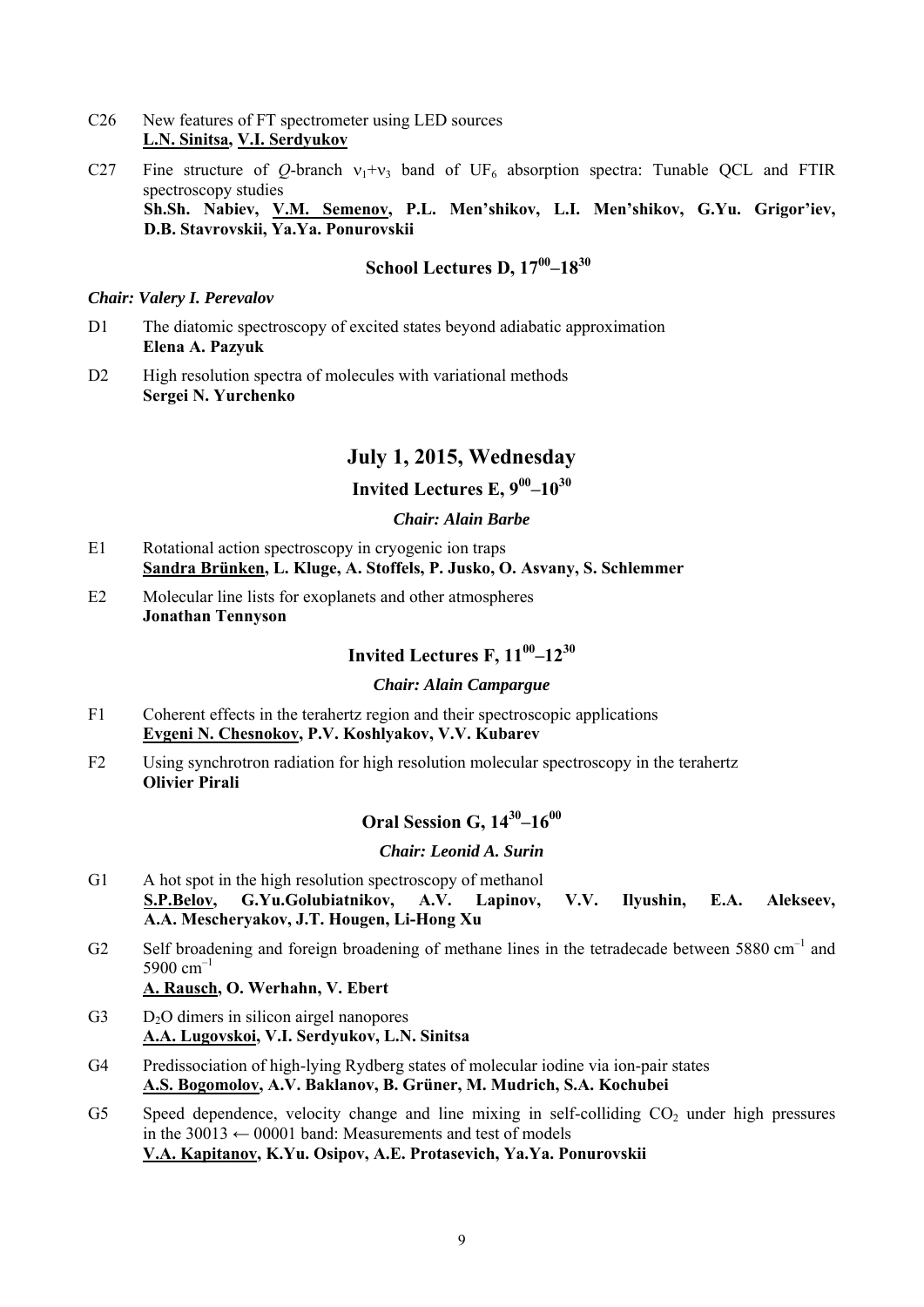G6 Self-broadening and collision mixing of the spectral lines in the fundamental bands of NH<sub>3</sub>  **M.R. Cherkasov** 

## **Poster Session H, 1615–1800**

H1 Analysis of six new bands of  ${}^{18}O_3$  recorded by CRDS technique in the 7400–7920 cm<sup>-1</sup> spectral range

 **E.N. Starikova, A. Barbe, Vl.G. Tyuterev, D. Mondelain, S. Kassi, A. Campargue** 

- H2 High sensitivity cw-cavity ring down spectroscopy of  $N_2O$  near 1.22  $\mu$ m  **E.V. Karlovets, A. Campargue, S. Kassi, S.A. Tashkun, V.I. Perevalov**
- H3 A high resolution analysis of weak absorption bands of  $C_2H_2D_2$ -*trans*: the  $v_8+v_{10}$  (Au) band  **A.G. Litvinovskaya, N.I. Raspopova, F. Zhgan**
- H4 Nitrogen dioxide high temperature line list in the  $466-3374 \text{ cm}^{-1}$  region  **A.A. Lukashevskaya, V.I. Perevalov, A. Perrin**
- H5 Fourier transform absorption spectrum of  $D_2^{16}O$  in 14 800–15 200 cm<sup>-1</sup> spectral region  **I.A. Vasilenko, O.V. Naumenko, V.I. Serdyukov, L.N. Sinitsa**
- H6 Intensities and self-broadening coefficients of the strongest water vapour lines in 2.7 and 6.25  $\mu$ m absorption bands

 **I.V. Ptashnik, R.A. McPheat, K.M. Smith, K.P. Shine** 

H7 High pressure Cavity Ring Down spectroscopy: Application to the absorption continuum of  $CO<sub>2</sub>$ near 1.7 µm

 **S. Kassi, D. Mondelain, H. Tran, A. Campargue** 

H8 Calculation of rotation-vaibarion energy levels of the ammonia molecule based on an *ab initio* potential energy surface

 **O.L. Polyansky, R.I. Ovsyannikov, A.A. Kyuberis, N.F. Zobov, L. Lodi, J. Tennyson, A.A.Yachmenev, S.N. Yurchenko**

- H9 The line lists of the  ${}^{16}O^{18}O$  and  ${}^{18}O^{16}O^{18}O$  ozone isotopologues of the S&MPO database  **A. Barbe, S.N. Mikhailenko**
- H10 Small molecules in external magnetic fields  **H.M. Cobaxin, A. Alijah, J.C. López Vieyra, A.V. Turbiner**
- H11 Present status and perspectives of line-by-line analyses of the PH<sub>3</sub> absorption spectrum in the Octad range between 2800 and 3600 cm<sup>-1</sup>  **Y.A. Ivanova, A.V. Nikitin, S.A. Tashkun, M. Rey, Vl.G. Tyuterev, L.R. Brown**
- H12 First principles calculation of energy levels and spectra for  $AB_4$ ,  $ABC_3$  type molecules  **A.V. Nikitin, B.M. Krishna, M. Rey, Vl.G. Tyuterev**
- H13 Radiative properties of the low-lying states of Rb<sub>2</sub> and Cs<sub>2</sub> based on *ab initio* calculations  **E.A. Pazyuk, E. Revina, A.V. Stolyarov**
- H14 Speed-dependent spectral line profile including line narrowing and mixing  **V.P. Kochanov**
- H15 Calculating the "hot" line intensities ( $Ka \le 25, J \le 30$ ) of water vapor (000)–(000) band  **O.V. Egorov, O.K. Voitsekhovskaya, D.E. Kashirskii**
- H16 Global modeling of high-resolution spectra of acetylene  $(C_2H_2)$  **O.M. Lyulin, V.I. Perevalov**
- $H17$   $12^1C^{16}O$  line profile parameters for Mars and Venus atmospheres  **N.N. Lavrentieva, B.A. Voronin, A.A. Fedorova**
- H18 Broadening, shifting and speed dependence coefficients of diagnostic water lines  **I.N. Vilkov, M.A. Koshelev, G.V. Fedoseev, M.Yu. Tretyakov**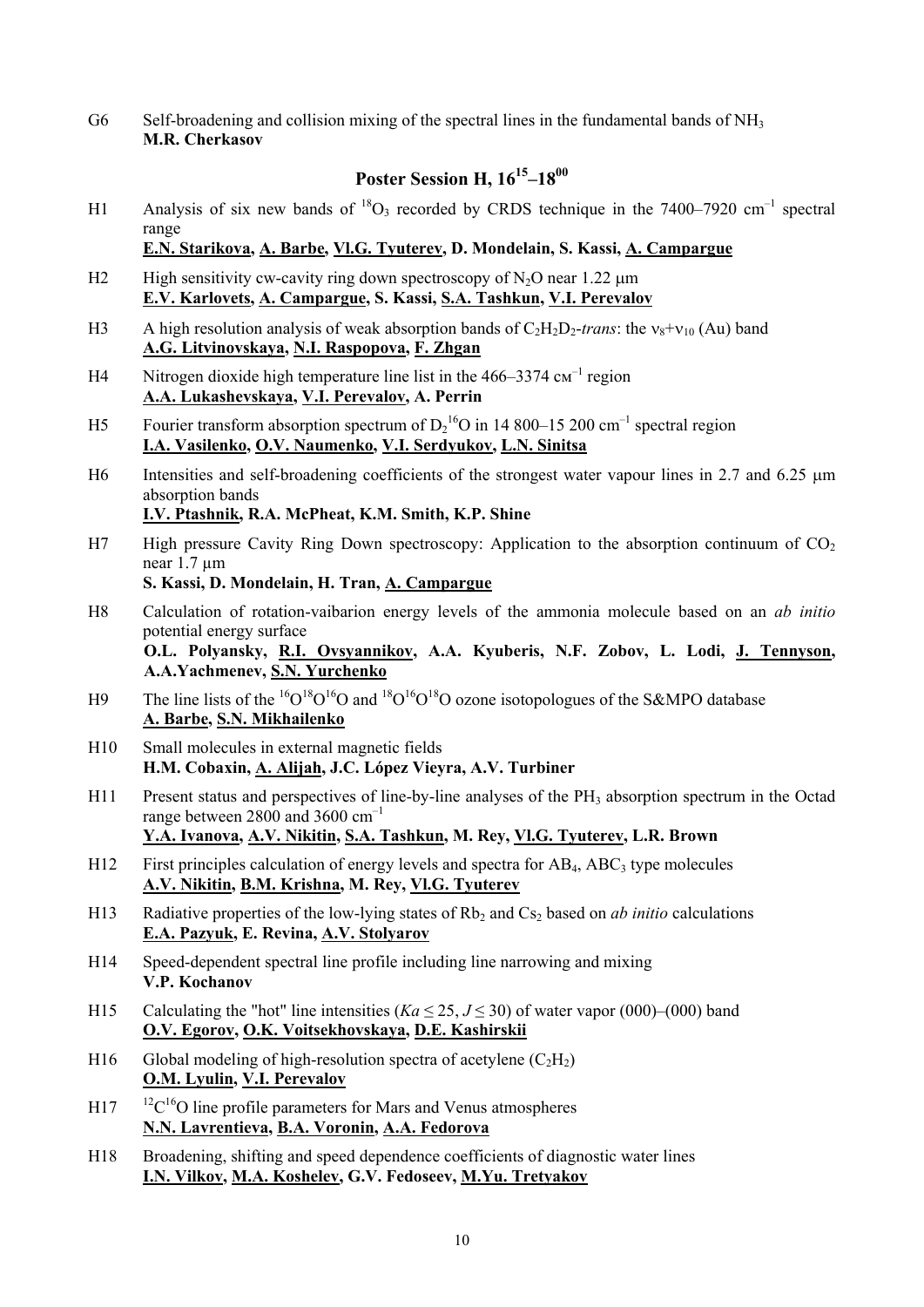- H19 Hitran.org : new website, new structure, new interface for the HIRAN spectroscopic database  **C. Hill, I.E. Gordon, R.V. Kochanov, J.S. Wilzewski, P. Wcisło, L.S. Rothman**
- H<sub>20</sub> Water vapour self-continuum absorption within 0.94 and 1.13 um bands at high temperatures  **I.V. Ptashnik, A.A. Simonova, R.A. McPheat, K.M. Smith, K.P. Shine**
- H21 The line shape problem of high-precision spectra of self-colliding CO<sub>2</sub> molecules in the pressure range between 0.002 and 1 atm: Measurements and test of models  **V.A. Kapitanov, K.Yu. Osipov, A.E. Protasevich, Yu.N. Ponomarev, Ya.Ya. Ponurovskii**
- H22 Measurements of absorber density based on examination of spectral line shape  **Yu.A. Adamenkov, Yu.V. Kolobyanin**
- H23 He-broadening and -shift parameters of the water vapor spectral lines in the wide spectral range  **T.M. Petrova, A.M. Solodov, A.A. Solodov, V.I. Starikov**
- H24 Diode-laser spectrometer concept for Martian atmosphere studies  **I.I. Vinogradov, Yu.V. Lebedev, A.V. Rodin, A.Yu. Klimchuk, V.M. Semenov, O.V. Benderov, A.A. Pereslavtseva, M.V. Spiridonov, V.V. Barke**
- H25 Reference wavenumbers and assessment of trust in spectral database  **O.V. Naumenko, A.I. Privezentsev, N.A. Lavrentiev, A.Z. Fazliev**
- H26 A W@DIS-based data quality analysis of the energy levels and wavenumbers of isotopologues of the water molecule

 **A.Z. Fazliev, O.V. Naumenko, A.I. Privezentsev, A.Yu. Akhlyostin, N.A. Lavrentiev, A.V. Kozodoev, S.S. Voronina, A.V. Apanovich, A.G. Császár, J. Tennyson**

- H27 Measurements of carbon dioxide isotopic ratio in ambient air using an optical cavity and tunable diode laser in 1.605 um area  **I.V.Nikolaev, V.N. Ochkin, S.N. Tskhai, A.A. Zaytsev**
- H28 Feature of IR spectra of ICAO taggants in the vapor state  **Sh.Sh. Nabiev, L.A. Palkina, D.B. Stavrovskii, E.N. Golubeva, V.L. Zbarskii, N.V. Yudin, V.M. Semenov**

# **School Tutorials I, 17<sup>00</sup>–18<sup>45</sup>**

## *Chair: Igor V. Ptashnik*

- I1 Retrieving spectroscopic data from Virtual Atomic and Molecular Data Center (VAMDC)  **Mikhail V. Doronin**
- I2 W@DIS information system. Spectral data analysis  **Alexander Z. Fazliev**
- I3 SPECTRA—An interactive tool for molecular spectroscopy  **Semen N. Mikhailenko**

# **July 2, 2015, Thursday**

## **Invited Lectures J, 900–1030**

## *Chair: Iouli E. Gordon*

- J1 Infrared quantitative spectroscopy and atmospheric satellite measurements  **Jean-Marie Flaud**
- J2 Cold molecules and high-resolution spectroscopy: Experiments on two-, three- and four-electron molecules

 **P. Jansen, S. Scheidegger, L. Semeria, Frédéric Merkt**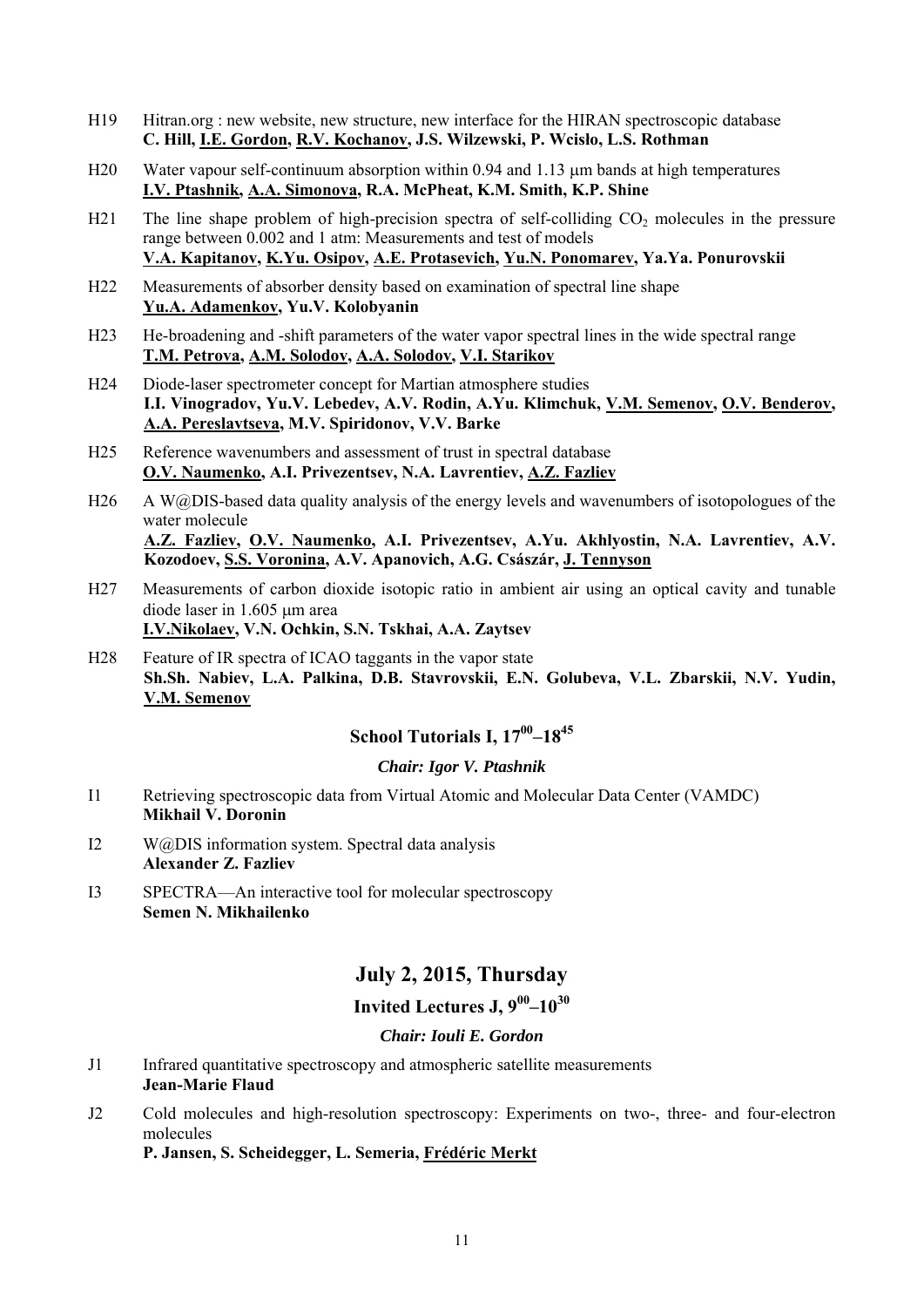## **School Lectures K, 1100–1230**

#### *Chair: Yury I. Baranov*

K1 Remote sensing of the atmosphere using satellite and ground-based high resolution spectrometers in IR

#### **Vyacheslav I. Zakharov**

K<sub>2</sub> Importance of the proper data presentation in submitted manuscripts and a look beyond the impact factor of the journal: Primer of JQSRT  **Iouli E. Gordon, L.S. Rothman** 

## **July 3, 2015, Friday**

## **Invited Lectures L, 900–1030**

## *Chair: Nikolai N. Filippov*

- L1 Challenges and applications of synchrotron based and laser based line shape studies  **Adriana Predoi-Cross**
- L2 Calculation of rovibrational line broadening and shifting of symmetric and asymmetric top molecules

 **Nina N. Lavrentieva** 

# **Oral Session M, 1100–1230**

## *Chair: Jonathan Tennyson*

- M1 Rotational spectrum of the  $NH_3-H_2$  van der Waals complex  **L.A. Surin, I.V. Tarabukin, V.A. Panfilov, S. Schlemmer, A. Breier, T. Giesen, M.C. McCarthy**
- M<sub>2</sub> Influence of nanoconfinement on the line parameters for 2–0 absorption band of CO  **A.A. Solodov, Yu.N. Ponomarev, T.M. Petrova, A.M. Solodov**
- M3 Water vapor continuum in the range of rotational spectrum of H<sub>2</sub>O molecule: New experimental data and their comparative analysis  **M.Yu. Tretyakov, T.A. Odintsova, P. Roy, O. Pirali**
- M4 H<sub>2</sub>CO molecule vibrational energy spectrum. Re-summation of divergent perturbation series for highly excited states  **A.N. Duchko, A.D. Bykov**

M5 Combining *ab initio*, variational and contact transformation methods for accurate spectra predictions: from three- to six-atomic molecules  **Vl.G. Tyuterev, M. Rey, T. Delahaye, A.V. Nikitin, S.A. Tashkun, R.V. Kochanov,** 

**E.N. Starikova** 

M6 Spectral sensitivity of Fourier transform spectrometer based on relative intensity measurements and *ab initio* calculations

 **A. Kruzins, I. Klincare, O. Nikolayeva, M. Tamanis, R. Ferber, E.A. Pazyuk, A.V. Stolyarov** 

# **Oral Session N, 1430–1600**

#### *Chair: Andrei V. Stolyarov*

N1 Analyses of <sup>16</sup>O<sup>16</sup>O<sup>18</sup>O asymmetric ozone isotopic species in the whole 800–6500 cm<sup>-1</sup> infrared spectral region  **A. Barbe, M.-R. De Backer, X. Thomas, Vl.G. Tyuterev, E.N. Starikova, A. Campargue, D. Mondelain, S. Kassi**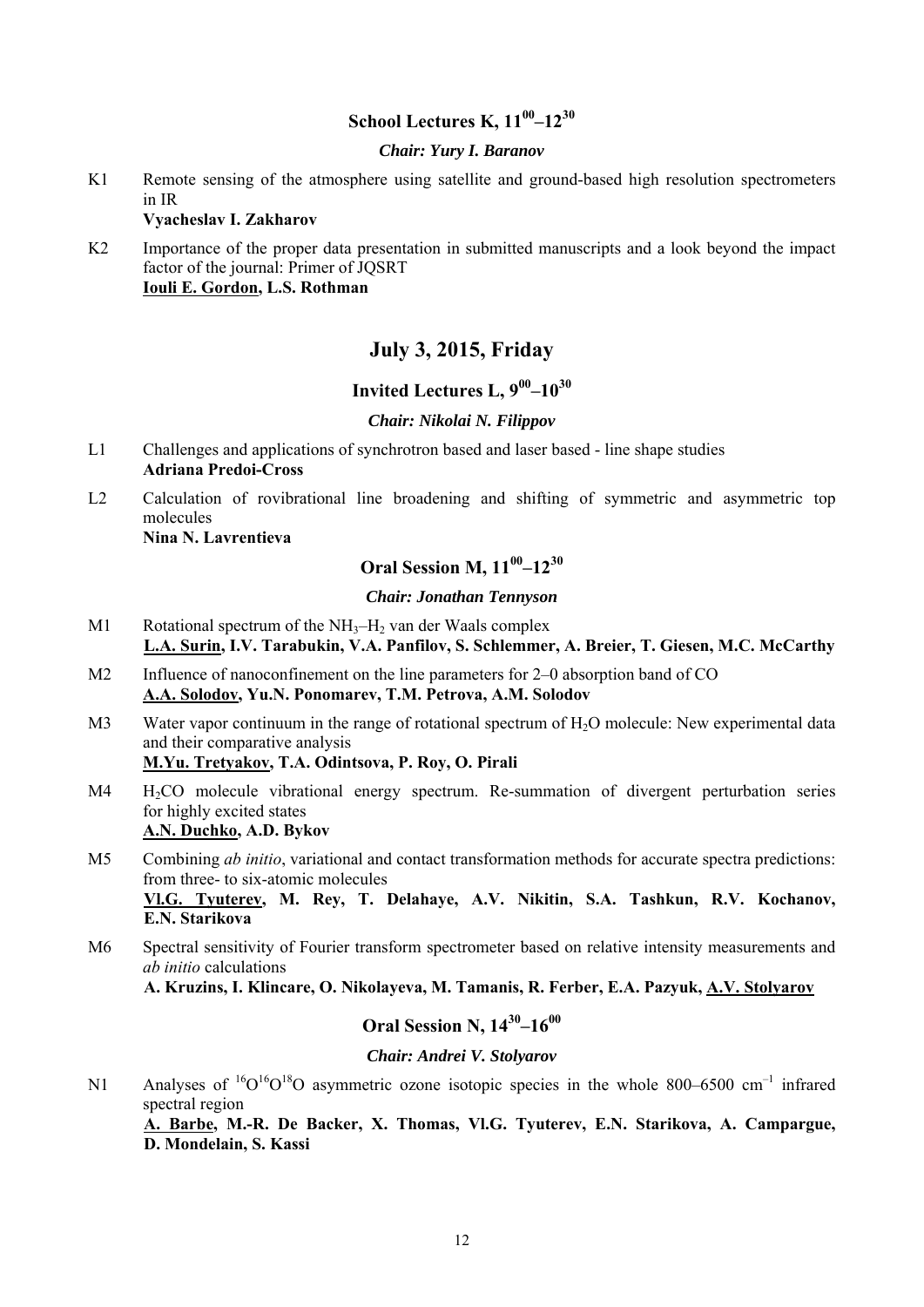- N2 Sub-THz molecular spectroscopy with radioacoustic detection and high-power radiation source  **M.A. Koshelev, A.I. Tsvetkov, M.V. Morozkin, M.Yu. Glyavin, M.Yu. Tretyakov**
- N3 Tunable diode laser absorption spectroscopy for the measurement of accurate and traceable line strengths of different analytes

 **A. Pogány, A. Klein, O. Werhahn, V. Ebert** 

- N4 FTIR spectrometer with 30-m base length absorption cell for spectra investigation in wide spectral region: improvement of optical setup  **A.M. Solodov, T.M. Petrova, Yu.N. Ponomarev, A.A. Solodov**
- N5 UV-Photoexcitation of oxygen encounter complexes  $X-O_2$  as a new channel of singlet oxygen  $O_2(^1\Delta_g)$  **A.P. Pyryaeva, A.V. Baklanov, S.A. Kochubei, V.G. Goldort**
- N6 Introduction to HITRAN Application Programming Interface (HAPI)  **R.V. Kochanov, C. Hill, P. Wcisło, J.S. Wilzewski, I.E. Gordon, L.S. Rothman**

# **Poster Session O, 16<sup>15</sup>–18<sup>00</sup>**

- O1 Rotational study of the CH4–CO van der Waals complex in the millimeter-wave range  **I.V. Tarabukin, V.A. Panfilov, L.A. Surin**
- O2 CRDS spectrum of the  $3v_1 + 3v_2 + v_3$  band of NO<sub>2</sub> near 7587 cm<sup>-1</sup>  **A.A. Lukashevskaya, O.V. Naumenko, V.I. Perevalov, D. Mondelain, S. Kassi, A. Campargue**
- O3 High-resolution study of the  $v_{10} + v_{12} v_{10}$  "hot" band of the <sup>13</sup>C<sub>2</sub>H<sub>4</sub>  **G.A. Onopenko, N.V. Kashirina, A.G. Litvinovskaya**
- O4 High resolution analysis of the  $v_{12}$  band and re-analysis of the ground vibrational state of *cis-d*<sub>2</sub>-ethylene  **Yu.V. Chertavskikh, A.S. Belova, I.A. Konov**
- O5 Assignment and modeling of <sup>13</sup>CH<sub>4</sub> from 5853 to 6200 cm<sup>-1</sup>: Preliminary results  **E.N. Starikova, A.V. Nikitin, S.A. Tashkun, M. Rey, Vl.G. Tyuterev**
- O6 Line parameters of  $HD^{16}O$  from LED-based Fourier transform spectroscopy between 11 200 cm<sup>-1</sup> and  $12\,400\,\text{cm}^{-1}$

#### **L.N. Sinitsa, V.I. Serdyukov, E.R. Polovtseva, B.A.Voronin, A.P. Shcherbakov, A.D. Bykov**

- O7 Approximation of Voigt contour for atmosphere transmission spectra calculation  **A.Ya. Sukhanov**
- O8 Vibrational states of the triplet electronic state of  $H_3^{\dagger}$ : the role of non-adiabatic Jahn-Teller coupling  **A. Alijah, V. Kokoouline**
- O9 Methane high-*T* partition function from contact transformations and variational calculations  **B.M. Krishna, A.V. Nikitin, M. Rey, S.A. Tashkun, Vl.G. Tyuterev**
- O10 Absorption spectra of combustion products of aircraft and rocket engines  **O.K. Voitsekhovskaya, D.E. Kashirskii, O.V. Egorov, O.V. Shefer**
- O11 CRDS absorption spectrum of <sup>17</sup>O enriched water vapor between 12277 and 12894 cm<sup>-1</sup>  **A.-W. Liu, S.-M. Hu, X.-Q. Zhao, J. Wang, S.N. Mikhailenko**
- O12 Reanalysis of line centers of HCl isotopologues in the ground electronic state  **T.I. Velichko, S.N. Mikhailenko**
- O13 FTIR spectra of Ne I in 1300–7000 cm–1 range: Rydberg *h*-states  **S. Civiš, P. Kubelik, A. Pastorek, E.M. Zanozina, L. Juha, V.T. Chernov, A.A. Voronina**
- O14 Fourier transform spectrum of water vapor in the  $3-5$  µm transparency window  **T.M. Petrova, A.M. Solodov, A.A. Solodov, O.V. Naumenko**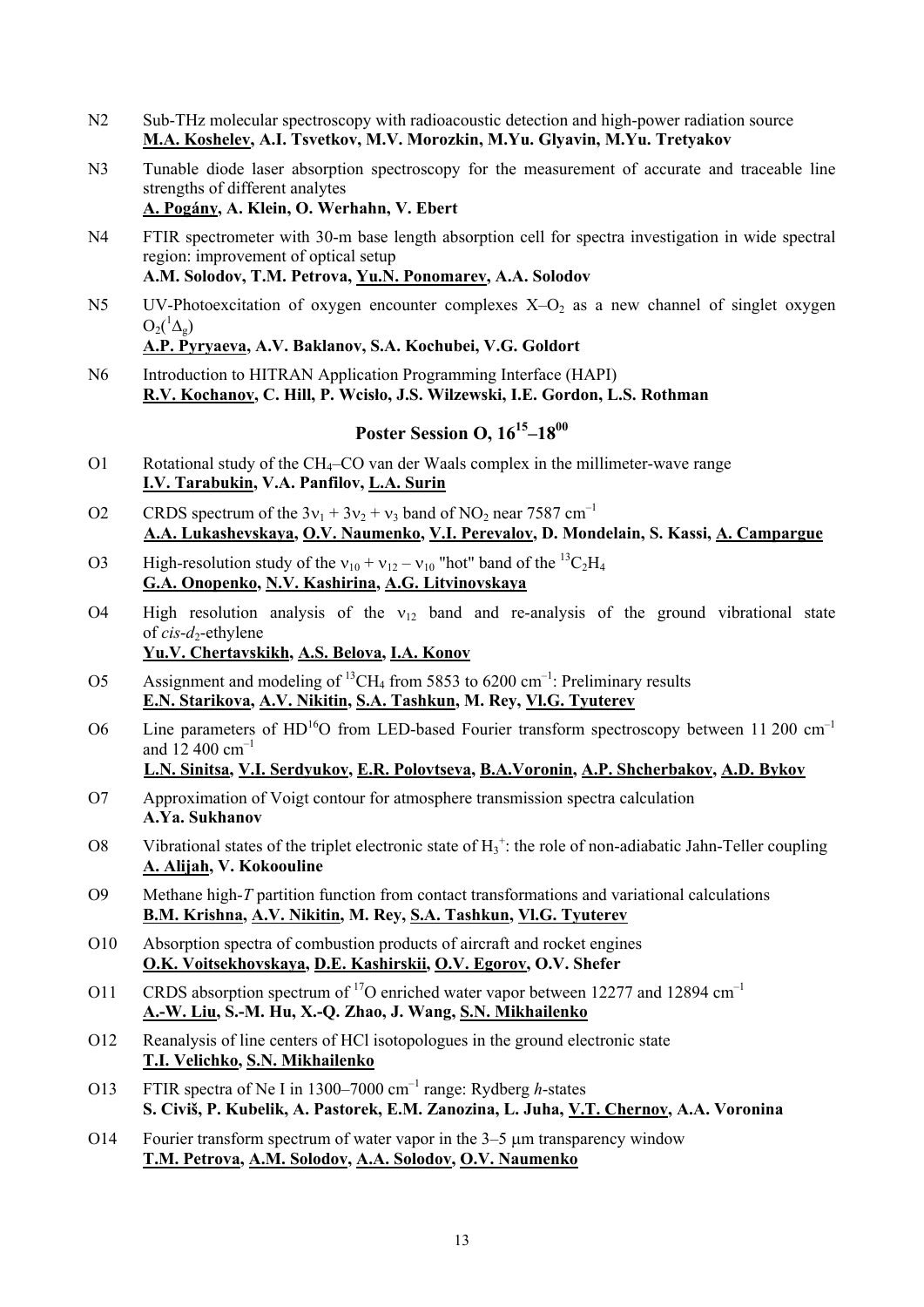- O15 Modeling of CRDS <sup>12</sup>CH<sub>4</sub> spectra at 80 K in the 6539–6800 cm<sup>-1</sup> region  **A.V. Nikitin, M. Rey, S.A. Tashkun, Vl.G. Tyuterev, S. Kassi, A. Campargue**
- O16 Molecular complexes  $(H_2S)_n$ ,  $n = (1-6)$  **D.A. Sunchugashev, Yu.N. Kalugina, V.N. Cherepanov**
- O17 Conformational analysis of the *N*-methylformamide molecule in the ground  $S_0$  and lowest excited  $S_1$ and  $T_1$  electronic states  **N.V. Tukachev, V.A. Bataev, I.A. Godunov**
- O18 Retrieving the ratios of soft to hard velocity-changing collision's frequencies from H<sub>2</sub>O line profiles near 0.8 um  **V.P. Kochanov, L.N. Sinitsa**
- O19 NO absorption dynamics in gas mixtures excited by pulsed electric discharge  **S.P. Derevyashkin, A.A. Ionin, Yu.M. Klimachev, I.O. Kinyaevskiy, A.A. Kotkov, A.Yu. Kozlov, A.K. Kurnosov**
- O20 Simulation of the atmospheric radiative transfer in the water vapor near-infrared absorption bands  **T.Yu. Chesnokova, A.V. Chentsov, B.A. Voronin**
- O21 CO<sub>2</sub> absorption lines measuring in the Earth's atmosphere using NIR heterodyne spectrometer  **A.A. Pereslavtseva, A.Yu. Klimchuk**
- O22 Dependence of  $H_2O-N_2$  broadening coefficients on the vibrational quantum indices  **L.N. Sinitsa, V.I. Serdyukov, N.N. Lavrentieva, A.S. Dudaryonok**
- O23 Broadening parameters of water vapor lines induced by hydrogen and helium pressure  **A.S. Dudaryonok, N.N. Lavrentieva, J. Tennyson, E. Barton, S.N. Yurchenko**
- O24 The dependence of the optical parameters XeCl-excilamp of the dynamic pressure jump  **M.V. Didenko**
- O25 *Ab initio* calculation of the photodissociation processes in the NaO molecule  **A. Berezhnoy, A.A. Buchachenko, V.V. Meshkov, A.V. Stolyarov**
- O26 Application of a near-IR tunable diode laser absorption spectroscopy (TDLAS) for temperature and concentration measurements of methane at various pressures  **Sh.Sh. Nabiev, V.M. Semenov, G.Yu. Grigor'iev, D.B. Stavrovskii, Ya.Ya. Ponurovskii**
- O27 Electronic spectra of molecular quasicrystals with Frank-Kasper structure  **A.K. Drozdova, A.V. Nyavro, V.N. Cherepanov, L.I. Kveglis**
- O28 Electronic structure and spectra of 3-nitroformazan  **P.V. Petunin, P.S. Postnikov, M.E. Trusova, A.K. Drozdova, R.R. Valiev, V.N. Cherepanov**

## **Round Table P. Quality of spectral data, 1730–1900**

## *Chair: Leonid N. Sinitsa*

- P1 On the accuracy of atomic and molecular data needed for stellar spectroscopy  **Tatiana A. Ryabchikova**
- P2 How to compile line lists from diverse experimental and theoretical sources while letting through a minimum of errors

 **Iouli E. Gordon, L.S. Rothman** 

P3 Expert spectral data quality  **Alexander Z. Fazliev**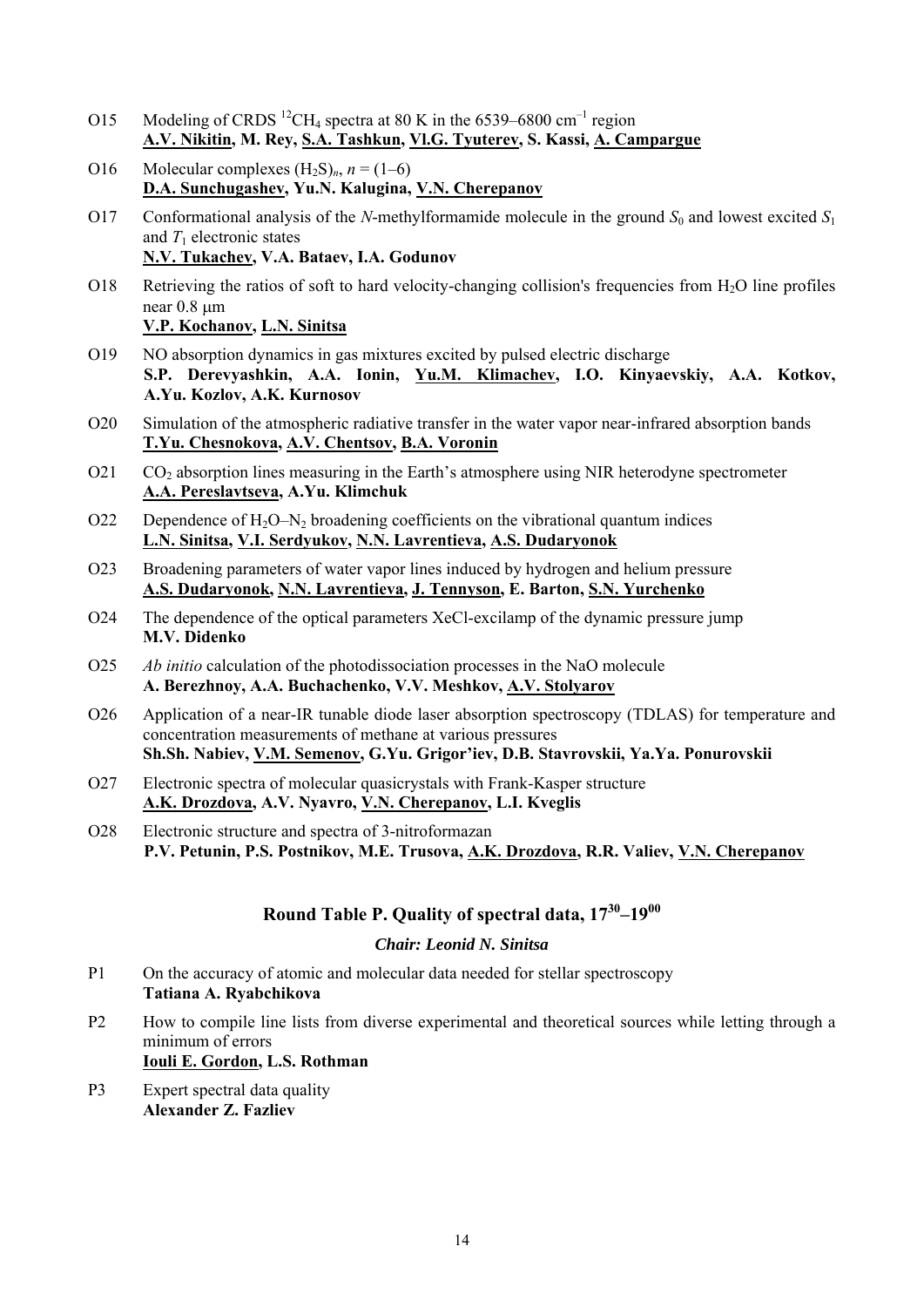## **July 4, 2015, Saturday**

## **Invited Lectures O,**  $9^{00} - 10^{30}$

## *Chair: Frédéric Merkt*

- Q1 High-resolution spectroscopy to study the atmospheres of terrestrial planets  **Anna A. Fedorova**
- Q2 Molecular spectroscopy as a probe for quantum water potentials **Claude Leforestier**

# **Oral Session R, 1100–1230**

## *Chair: Mikhail Yu. Tretyakov*

- R1 Application of methane saturated dispersion resonances near  $2.36 \mu m$  over the temperature range 77–300 K for optical frequency standards  **V.A. Lazarev, M.K. Tarabrin, V.E. Karasik, A.N. Kireev, Yu.V. Korostelin, Yu.P. Podmarkov, M.P. Frolov, A.S. Shelkovnikov, V.I. Kozlovsky, M.A. Gubin**
- R2 Spectral line-shape model tests with precision spectroscopy of hydrogen molecule  **Y. Tan, A.-W. Liu, J. Wang, C.-F. Cheng, S.-M. Hu**
- R3 Band wing shape calculation using spectral characteristics of collision-induced rotational perturbations: application to  $CO$  and  $CO<sub>2</sub>$  infrared spectra  **D.V. Oparin, I.M. Grigoriev, N.N. Filippov**
- R4 The water self- and foreign- continua in the 2.3 and 1.6  $\mu$ m atmospheric windows  **D. Mondelain, S.S. Vasilchenko, S. Kassi, D. Romanini, I. Ventrillard, A. Campargue**
- R5 Retrieval of the water vapour continuum absorption from the high-resolution Fourier spectra in 2.7 and  $6.25 \mu m$  bands  **I.V. Ptashnik, T.E. Klimeshina, T.M. Petrova, A.A. Solodov, A.M. Solodov**
- R6 Spectral composition of the water vapour self-continuum absorption in 2.7 and 6.25  $\mu$ m bands **I.V. Ptashnik, T.E. Klimeshina**

# **School Lectures S, 1430–1615**

#### *Chair: Sergei N. Yurchenko*

- S1 Collision-induced absorption of IR-radiation by the major atmospheric species  **Yury I. Baranov**
- S2 Water vapour continuum absorption: History, hypotheses, experiment  **Igor V. Ptashnik**

## **Round Table T. Water vapour continuum absorption, 1630–1800**

*Chair: Igor V. Ptashnik*